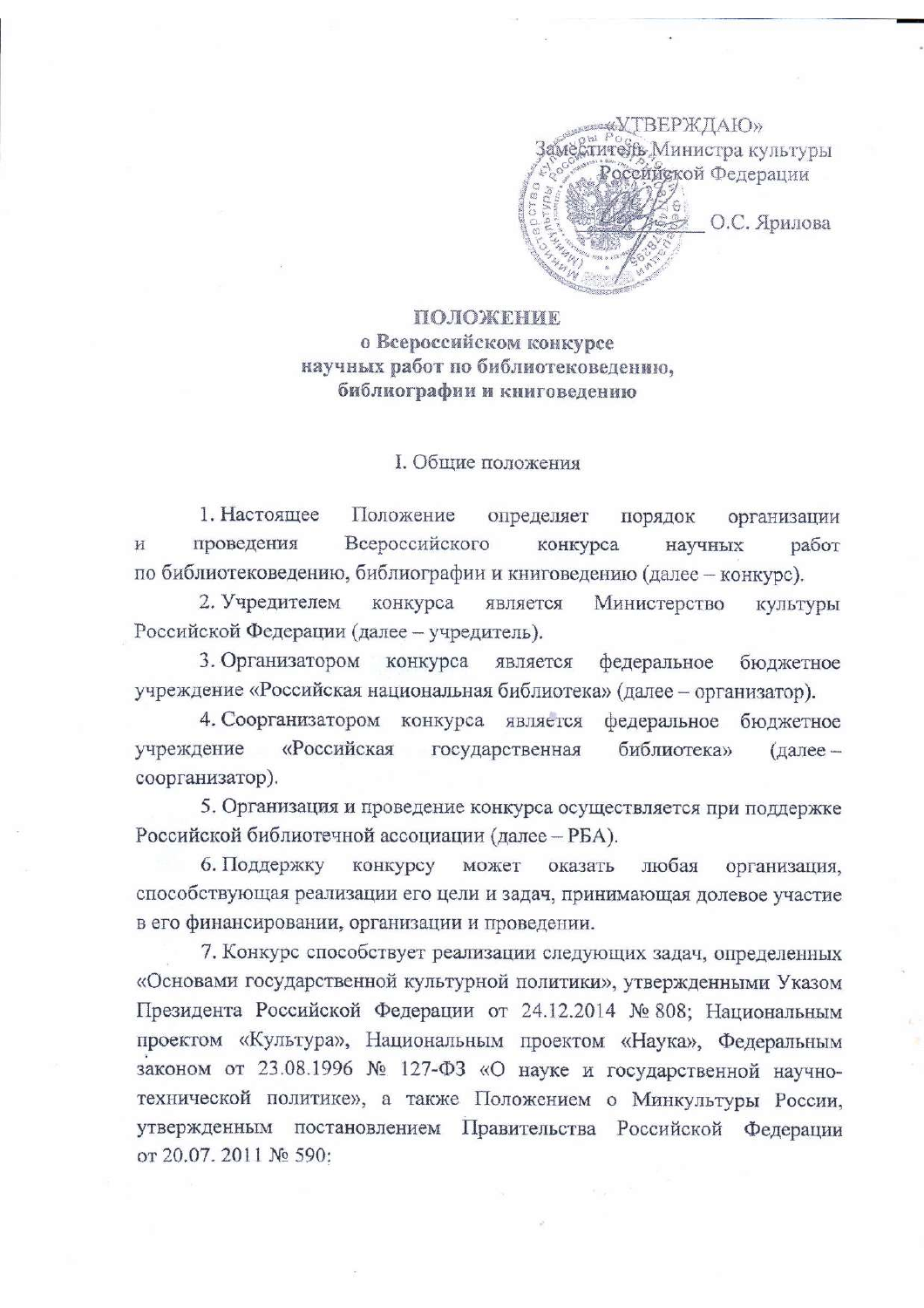библиотечного дела, библиографии, - стимулировать развитие освоение информационных технологий;

- активизировать развитие исследований, обогащающих потенциал отечественного библиотечного и книжного дела;

- поощрять ученых и специалистов, внесших значительный вклад в развитие новой стратегии деятельности библиотек;

- способствовать повышению престижа научной работы и занятых в ней специалистов;

- развивать систему информирования российской библиотечной общественности о разработках, носящих инновационный характер.

8. Организации и учреждения, поддерживающие цели конкурса и порядок, установленный настоящим Положением, вправе учреждать дополнительные согласованию учредителем номинации  $\Pi{\rm O}$  $\mathbf c$ победителей самостоятельно определять И организатором конкурса, и выплачивать премии из собственных средств.

9. Объявление информационно- $\mathbf{o}$ конкурсе размещается  $\, {\bf B}$ телекоммуникационной сети Интернет на официальных сайтах учредителя (culture.gov.ru), организатора (www.nlr.ru), соорганизатора (www.www.rsl.ru) и PБА (www.rba.ru).

## II. Номинации конкурса

10. Конкурс проводится один раз в два года. По следующим номинациям:

- лучшая научная работа в области библиотековедения;

- лучшая научная работа в области библиографоведения;

- лучшая научная работа в области книговедения;

- лучший научный мультимедийный проект;

- лучшая научная работа региональных библиотек;

- лучшая научная работа молодого специалиста до 35 лет.

## II. Условия проведения конкурса

11. На конкурс представляются:

- опубликованные результаты научной работы - монографии, сборники, отдельные статьи, методические и справочные издания;

- научно-библиографические работы;

- базы данных, размещенные в открытом доступе.

 $\overline{2}$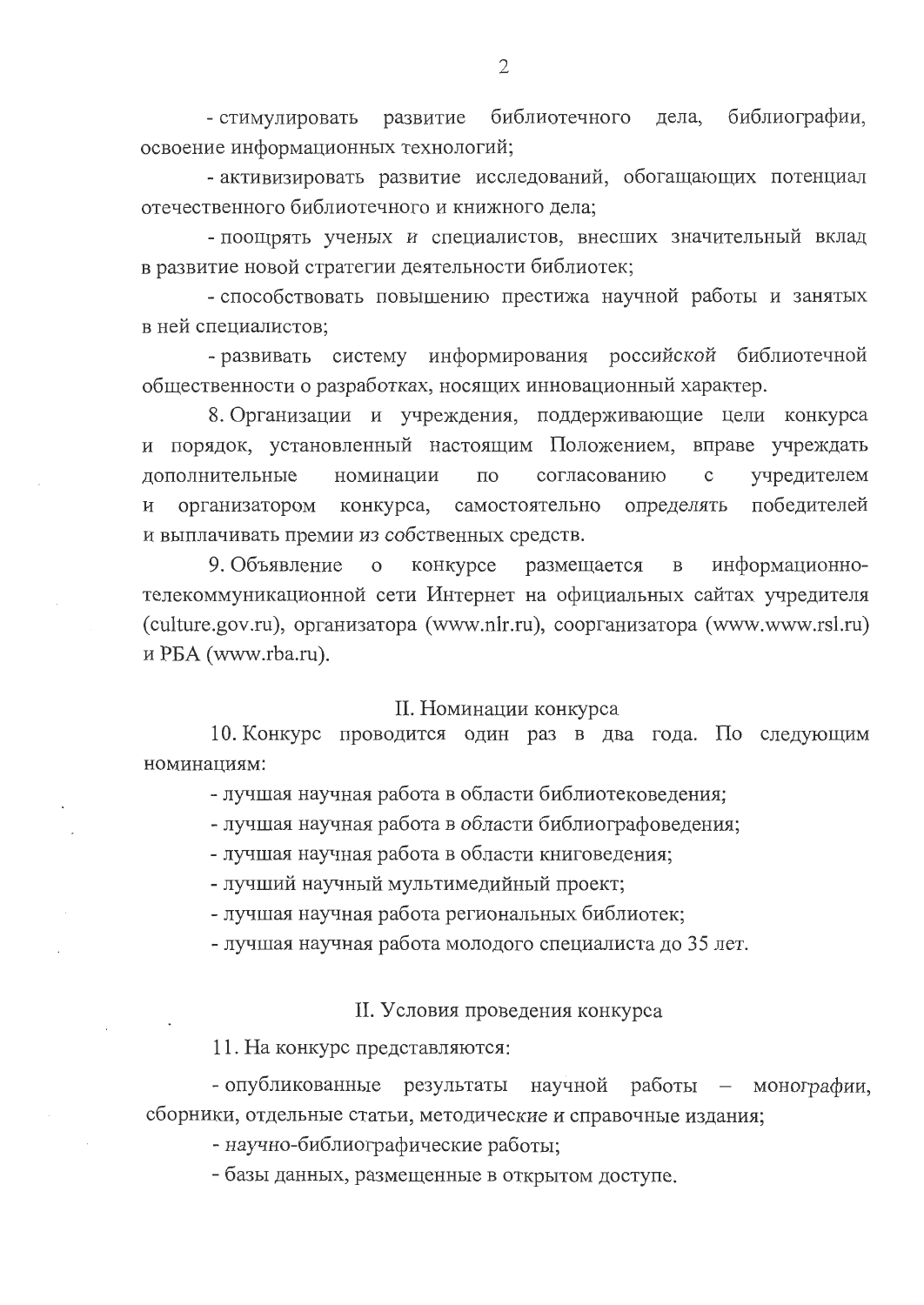участие научные 12. В конкурсе могут принять коллективы и отдельные авторы, независимо от ведомственной принадлежности организаций, в которых они работают.

13. Работы на конкурс могут представляться учеными советами, руководителями организаций, а также авторами работ самостоятельно.

работы, опубликованные конкурс принимаются 14. Ha в течение последних двух лет, предшествующих проведению Конкурса.

направляется претендентом  $\mathbf{B}$ адрес 15. Заявка на участие организатора в электронном виде. Контактные данные (адрес электронной почты и контактные лица) указываются на специальной странице конкурса на сайте организатора.

16. Заявка должна содержать следующие документы:

- текст работы на русском языке в двух экземплярах;

- краткая аннотация (авторский реферат) на работу (в формате .doc/.docx, рекомендуемый объем - 1 страница);

- представление организации, оформленное на официальном бланке организации, подписанное руководителем  $\,$   $\,$  M заверенное печатью (в формате .pdf /.jpeg);

- рецензия на работу;

- краткая профессиональная биография номинанта (в формате  $doc/docx$ , Times New Roman, кегль 12, рекомендуемый объем - 1 страница);

 $-1$  фотография (портрет, в формате .jpeg);

- заявление номинанта в адрес организатора о согласии на обработку и использование персональных и/или иных данных с учетом требований законодательства Российской Федерации, в том числе Федерального закона от 27.07.2006 № 152-ФЗ «О персональных данных» (в формате .pdf/.jpeg).

17. Работы номинации «Лучшая научная работа молодого специалиста до 35 лет» направляются на конкурс со специальной пометкой.

18. Работы по номинации «Лучший научный мультимедийный проект» принимаются на конкурс в виде ссылки или на материальном носителе.

19. Принятые конкурс работы возвращаются на He и не рецензируются.

20. Документы и работы направляются в печатном виде с пометкой «На Конкурс» по адресу: 191069, Санкт-Петербург, ул. Садовая, 18,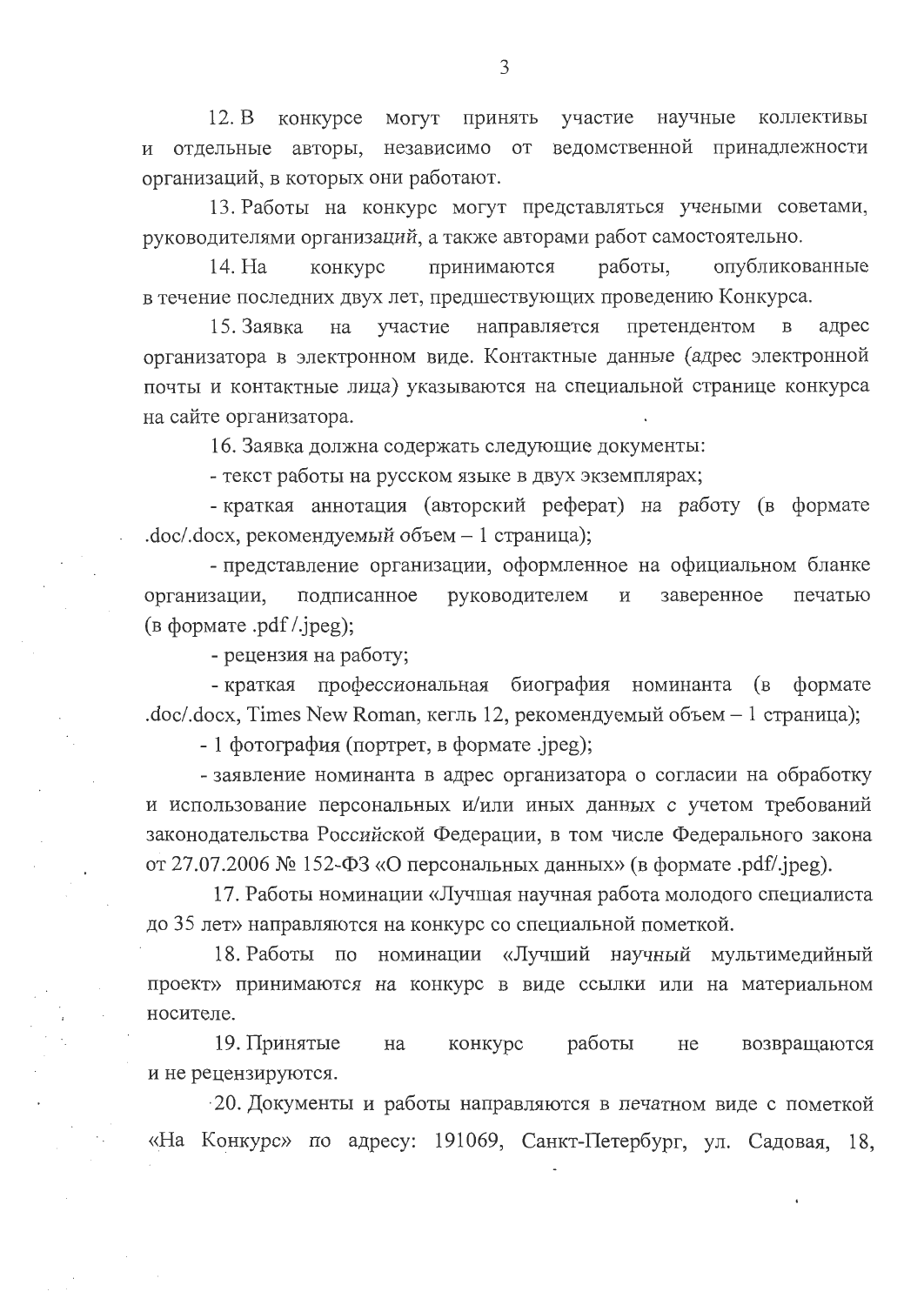Российская библиотека, Отдел межбиблиотечного национальная взаимодействия, тел.:  $(812)$  310-70-77, e-mail: dialog@nlr.ru.

VI. Организация проведения конкурса

21. Размеры премий утверждаются учредителем.

22. Представленные работы в обязательном порядке регистрируются секретарем оргкомитета.

23. Все необходимые формы документов (заявки, заявления и т.д.) и критерии оценки конкурсантов по согласованию с Оргкомитетом конкурса утверждаются локальными документами организатора.

24. Технические особенности проведения конкурса (место и время), а также форма награждения и поощрения конкурсантов по согласованию с учредителем утверждаются локальным документом организатора.

25. Организации и учреждения, поддерживающие цели конкурса и порядок, установленный настоящим Положением, вправе учреждать  $\mathbf{c}$ Учредителем дополнительные номинации  $\Pi$ O согласованию самостоятельно определять победителей И Организатором конкурса, и выплачивать премии из собственных средств.

26. Лауреат любой из основных номинаций может стать также обладателем специальных призов и премий, учрежденных на конкурсе.

27. Организатор формирует и по согласованию с учредителем утверждает локальным документом составы организационного комитета конкурса и жюри.

28. B состав организационного комитета конкурса входят представители учредителя и федеральных библиотек, подведомственных Минкультуры России.

29. В состав жюри входят ведущие специалисты в области библиотечного дела и признанные ученые в области библиотековедения, библиографоведения и книговедения Российской Федерации, представители учреждений общественных профильных образовательных  $\overline{M}$ профессиональных объединений. Решения жюри являются правомочными при условии присутствия не менее 70% его членов. Решение жкри принимается простым большинством голосов и является окончательным.

30. Жюри конкурса:

- осуществляет распределение представленных работ по номинациям;